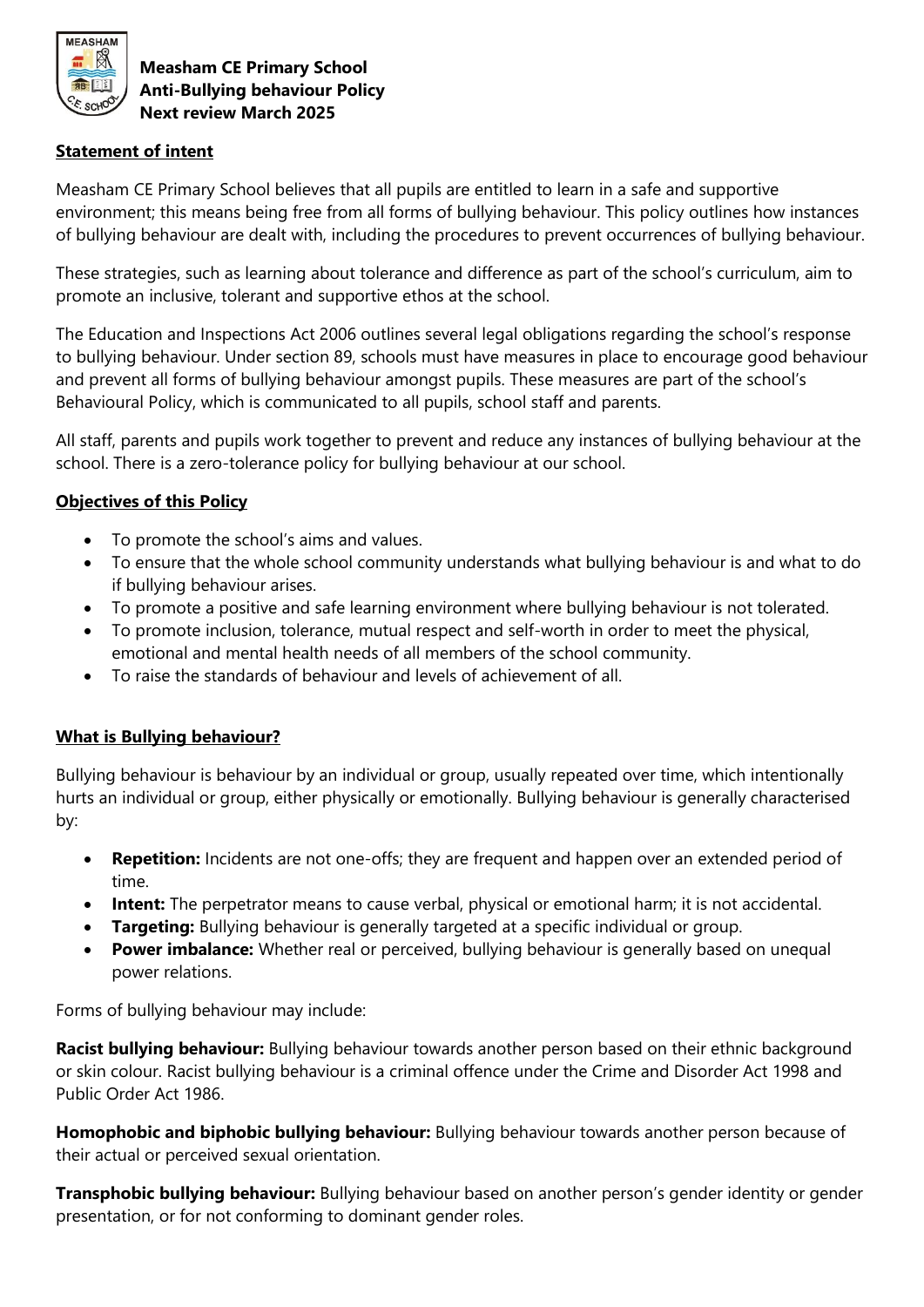

**Sexist bullying behaviour:** Bullying behaviour based on sexist attitudes expressed in a way to demean, intimidate or harm another person because of their sex or gender. Sexist bullying behaviour may sometimes be characterised by inappropriate sexual behaviours.

**Sexual bullying behaviour:** Bullying behaviour that has a physical, psychological, verbal or non-verbal sexual dimension or dynamic that subordinates, humiliates or intimidates another person. This is commonly underpinned by sexist attitudes or gender stereotypes.

**Ableist bullying behaviour:** Bullying behaviour that focusses on another person's disability or support needs; this can include mocking the individual's disability or their needs, using derogatory words or slurs in relation to an individual's disability, or deliberately excluding an individual because of their disability.

**Prejudicial bullying behaviour:** Bullying behaviour based on prejudices directed towards specific characteristics or experiences, e.g. religion or mental health issues.

**Relational bullying behaviour:** Bullying behaviour that primarily constitutes excluding, isolating and ostracising someone – usually through verbal and emotional bullying behaviour.

**Socioeconomic bullying behaviour:** Bullying behaviour based on prejudices against the perceived social status of the victim, including, but not limited to, their economic status, their parents' occupations, their health or nutrition level, or the perceived "quality" of their clothing or belongings.

\*Bullying behaviour is defined by the initials **STOP: Several Times On Purpose and Start Telling Other People** 

Measham CE Primary School wishes to make clear that bullying behaviour is not simply poor behaviour and we will differentiate between the two. For example, a child who is aggressive towards a variety of different children, on separate occasions would not be deemed a 'bully'. Their behaviour would be challenged and dealt with under the 'Behaviour Policy'.

Bullying behaviour of school staff is addressed in the staff handbook.

# **Roles and responsibilities**

The governing board is responsible for:

- Evaluating and reviewing this policy to ensure that it does not discriminate against any pupils on the basis of their protected characteristics or backgrounds.
- The overall implementation and monitoring of this policy.
- Ensuring that the school adopts a tolerant and open-minded policy towards difference.
- Ensuring the school is inclusive.
- Analysing any bullying behaviour data to establish patterns and reviewing this policy in light of these.
- Appointing a safeguarding link governor who will work with the DSL to ensure the policies and practices relating to safeguarding, including the prevention of cyberbullying behaviour, are being implemented effectively.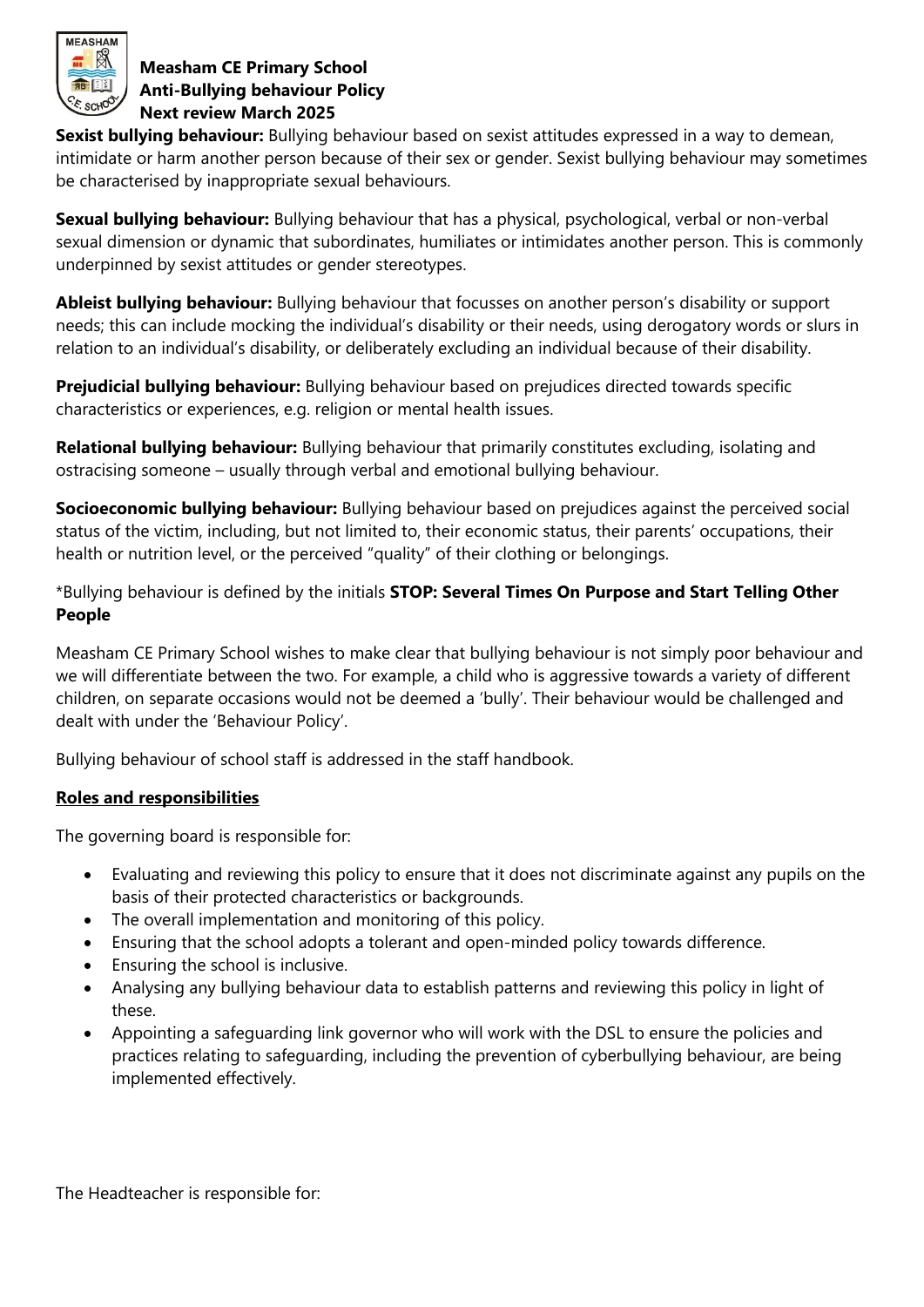

- Reviewing and amending this policy, accounting for new legislation and government guidance, and using staff experience of dealing with bullying behaviour incidents in previous years to improve procedures.
- Analysing the data in the bullying behaviour record at termly intervals to identify trends, so that appropriate measures to tackle them can be implemented.
- Arranging appropriate training for staff members.
- Corresponding and meeting with parents where necessary.

Deputy Headteacher is responsible for:

- Keeping a record of all reported incidents, including which type of bullying behaviour has occurred, to allow for proper analysis of the data collected. (Records are kept on the schools CPOMS system)
- Providing a point of contact for pupils and parents when more serious bullying behaviour incidents occur.

Class Teachers are responsible for:

- Being alert to social dynamics in their class.
- Being available for pupils who wish to report bullying behaviour.
- Providing follow-up support after bullying behaviour incidents.
- Being alert to possible bullying behaviour situations, particularly exclusion from friendship groups, and informing the pupil's class teacher of such observations.
- Refraining from stereotyping when dealing with bullying behaviour.
- Understanding the composition of pupil groups, showing sensitivity to those who have been the victims of bullying behaviour.
- Reporting any instances of bullying behaviour once they have been approached by a pupil for support.

Parents are responsible for:

- Informing their child's teacher if they have any concerns that their child is the victim of bullying behaviour or involving in bullying behaviour in anyway.
- Being watchful of their child's behaviour, attitude and characteristics and informing the relevant staff members of any changes.

Pupils are responsible for:

- Informing a member of staff if they witness bullying behaviour or are a victim of bullying behaviour.
- Not making counter-threats if they are victims of bullying behaviour.
- Walking away from dangerous situations and avoiding involving other pupils in incidents.
- Keeping evidence of cyberbullying behaviour and informing a member of staff should they fall victim to cyberbullying behaviour.

# **Bullying behaviour can be:**

- **Psychological:** being unfriendly, excluding, tormenting, intimidation, unkindness linked to SEND, appearance or health conditions or related home circumstances.
- **Physical:** jostling, pushing, kicking, hitting, punching or any use of violence, theft, extortion, damaging someone's property, unwanted physical contact.
- **Verbal:** name-calling, sarcasm, spreading rumours, teasing, etc, sexually abusive comments.
- **Cyber/ technology:** All areas of internet, such as misuse of email, social media, chat rooms. Telephone threats or hoaxes, inappropriate text messaging or use of camera & video facilities.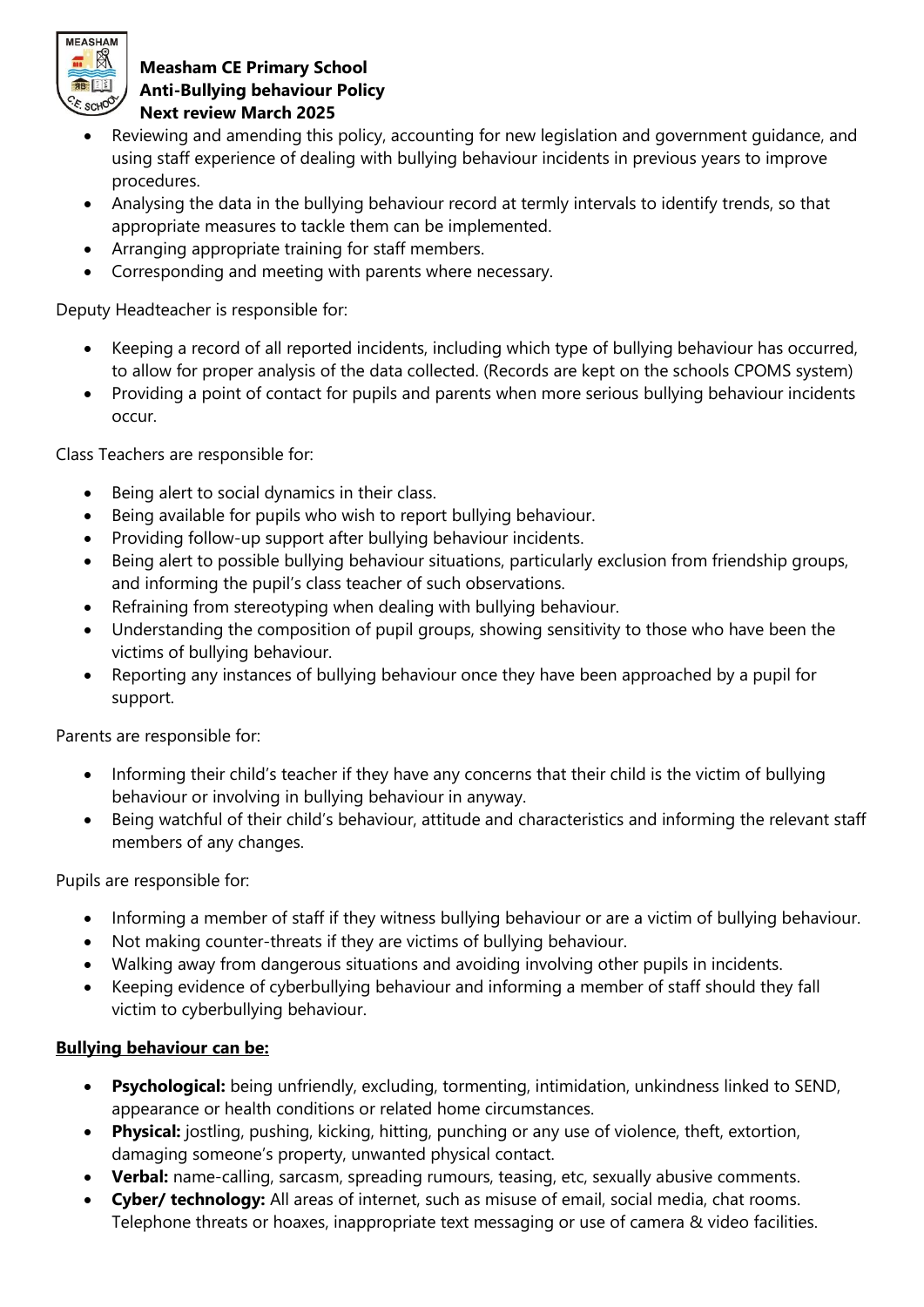

## **Signs of bullying behaviour**

Staff will be alert to the following signs that may indicate a pupil is a victim of bullying behaviour:

- Being frightened to travel to or from school
- Unwillingness to attend school
- Repeated or persistent absence from school
- Persistently arriving late at school
- Becoming anxious or lacking confidence
- Saying that they feel ill repeatedly
- Decreased involvement in school work
- Leaving school with torn clothes or damaged possessions
- Missing possessions
- Asking for extra money or stealing
- Cuts or bruises
- Lack of appetite
- Unwillingness to use the internet or mobile devices
- Lack of eye contact
- Sudden outbursts not in common with the child's normal behaviour
- The child wanting to remain with adults
- Becoming short tempered
- Change in behaviour and attitude at home
- Physical symptoms could include headaches, stomach aches, fainting, fits, vomiting or hyperventilation

Although the signs outlined above may not be due to bullying behaviour, they may be due to deeper social, emotional or mental health issues, so are still worth investigating. Pupils who display a significant number of these signs will be approached by a member of staff to determine the underlying issues causing this behaviour.

Staff will be aware of the potential factors that may indicate a pupil is likely to exhibit bullying behaviours, including, but not limited to, the following:

- They have experienced mental health problems, which have led to them becoming more easily aggravated
- They have been the victim of abuse
- Their academic performance has started to fall and they are showing signs of stress

If staff become aware of any factors that could lead to bullying behaviours, they will notify the DSL, who will investigate the matter and monitor the situation.

### **Why is it Important to Respond to Bullying behaviour?**

Bullying behaviour hurts. No one deserves to be a target of bullying behaviour. Everybody has the right to be treated with respect. Pupils who are demonstrating bullying behaviour need to learn different ways of behaving or reacting – they may have issues in their own lives which cause them to 'lash out'. Schools have a responsibility to respond promptly and effectively to issues of bullying behaviour. Research demonstrates that targets of bullying behaviour can have deteriorating levels of attainment/attendance as a direct result of bullying behaviour.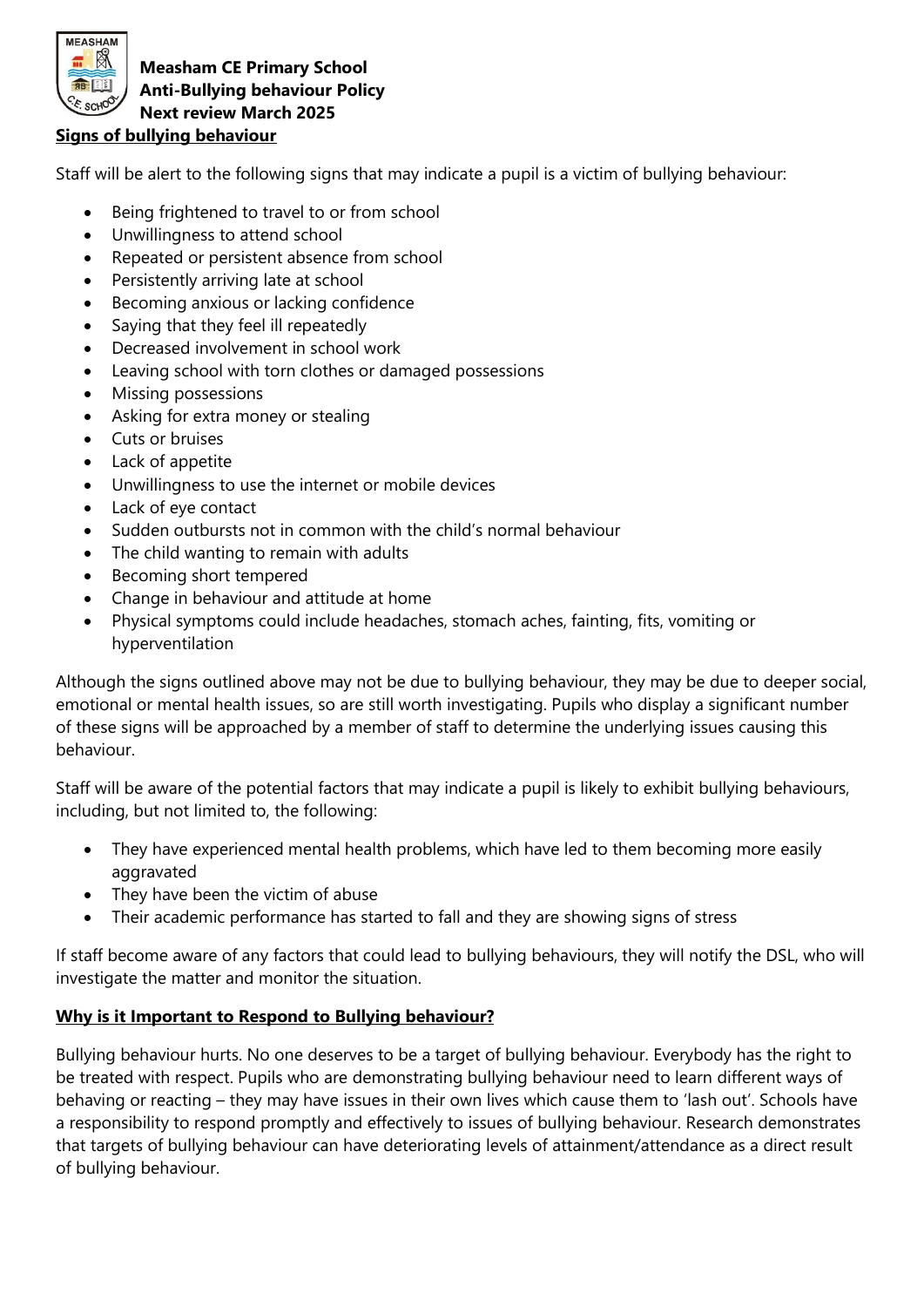

The school will take full account of what the target says and also the perceptions of those who have witnessed the incident reported or are aware of the circumstances. This means that if any person feels that an incident is motivated by bullying behaviour then it should be recorded as such and all incidents should be properly investigated.

# **Peer on Peer Abuse**

As per our Child Protection and Safeguarding Policy, Measham CE Primary School recognises that children sometimes display abusive behaviour themselves and that such incidents or allegations must be referred on for appropriate support and intervention. Such abuse will not be tolerated or passed off as "banter" or "part of growing up". This abuse could, for example, include sexual assaults, initiation/hazing type violence, all forms of bullying behaviour, aggravated sexting and physical violence experienced by both boys and girls. The school and its staff will take all possible actions to ensure peer on peer abuse cannot go unnoticed through discussion at age-appropriate level, education activities such as 'Warning Zone', opportunities for disclosure etc.

Where specific risks are identified, a risk assessment will be undertaken in order to ensure the safety of all staff and pupils. Measures appropriate to the uniqueness of each situation would be put in place to minimise the threat to those concerned.

Any incidents or suspected incidents of peer on peer abuse should be recorded in CPOMS.

# **Our proactive strategies**

We will use a variety of methods for helping children to deal with and prevent bullying behaviour as and when they are appropriate. These will include:

- Measham CE Primary School will clearly communicate a whole-school commitment to addressing bullying behaviour in the form of a written statement which will be regularly promoted across the whole school.
- All members of the school will be made aware of this policy and their responsibilities in relation to it. All staff members will receive training on identifying and dealing with the different types of bullying behaviour.
- Promotion of an emotionally open atmosphere. Staff will encourage pupil co-operation and the development of interpersonal skills using group and pair work. Diversity, difference and respect for others will be promoted and celebrated through various lessons. Opportunities to extend friendship groups and interactive skills will be provided through participation in special events, e.g. drama productions, sporting activities and ELSA groups.
- Encouraging children to tell a member of staff and/or their parents if they are being bullied or if they see someone else being bullied.
- Opportunities to share feelings and have discussions about bullying behaviour and why it matters, e.g. through lessons which focus on emotions, relationships, social situations etc (RHE, PSHE lessons). Through the teaching of character, consistently promote fairness, kindness, honesty and respect.
- Having approachable staff in school who will listen to parents' concerns and worries about particular behaviour, believe children who come to them with concerns about bullying behaviour and act on what they are told.
- Providing worry boxes around school so that children can report concerns without fear of peer awareness.
- Taking every opportunity to promote initiatives such as anti-bullying behaviour week, anti-bullying behaviour theatre productions and external speakers.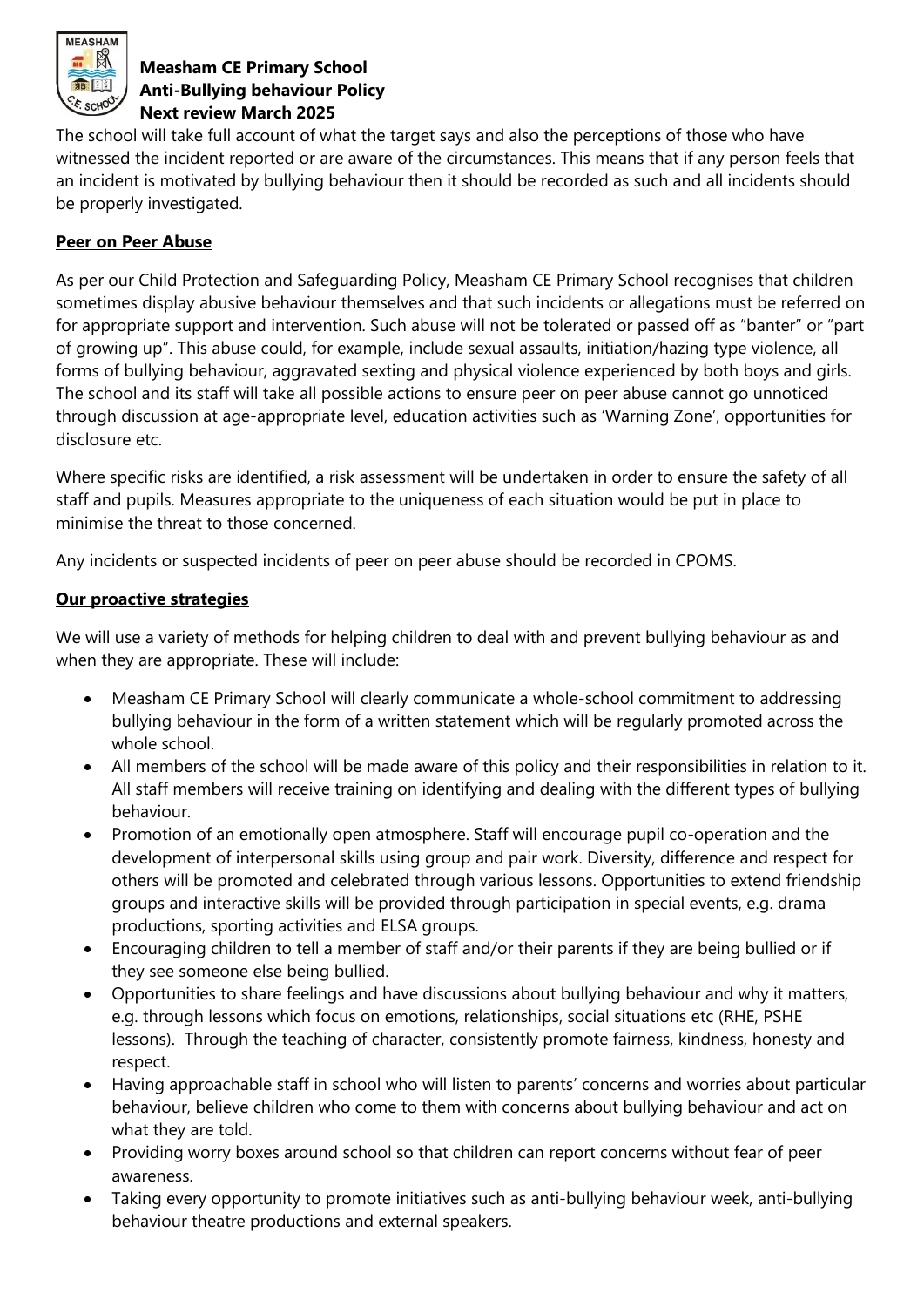

- Use of information from pupil and parent questionnaires.
- Continuing to promote staff development and understanding on the identification, prevention and management of bullying behaviour.
- Providing spacious, well-supervised playground areas at lunchtimes with seating, quieter areas and a variety of games and activities for children to do.

# **Staff principles**

The school will ensure that prevention is a prominent aspect of its anti-bullying behaviour vision. Staff will treat reports of bullying behaviour seriously and will not ignore signs of suspected bullying behaviour. Staff will act immediately when they become aware of a bullying behaviour incident. Unpleasantness from one pupil towards another will always be challenged and will never be ignored.

Staff will always respect pupils' privacy, and information about specific instances of bullying behaviour is not discussed with others, unless the pupil has given consent, or there is a safeguarding concern. If a member of staff believes a pupil is in danger, e.g. of being hurt, they will inform the DSL immediately.

Follow-up support will be given to both the target of bullying behaviour and perpetrator in the months following an incident to ensure all bullying behaviour has stopped.

## **Reporting and responding to Bullying behaviour**

- 1. All pupils, parents, members of staff and volunteers must report allegations of bullying behaviour, including cyber-bullying behaviour issues, to a member of the teaching staff. Pupils are encouraged to talk to their parents who can champion their concerns. Any bystander who witnesses an incident of bullying behaviour will be encouraged to tell an adult in school (or their parents) so that the bullying behaviour can be out in the open.
- 2. The teacher receiving the allegation will be responsible for investigating initial allegations of bullying behaviour, using CPOMS to record the allegation/incident and alerting the Senior Leadership team (Headteacher, Deputy Headteacher and Assistant Headteacher).
- 3. The child making the allegation must be spoken to at length, obtaining witnesses if possible. Teachers will use patience and understanding during this discussion and record what is said by the child. They must be praised for coming forward to tell.
- 4. If the child who made the allegation above is not the target, the target must also be spoken to with patience and understanding and again, everything that is said must be recorded.
- 5. The perpetrator must be spoken to using details and facts. They must be asked to tell the truth and if they do not own up, further investigations must take place.
- 6. If the allegations are founded, it will be made clear to the perpetrator/s that bullying behaviour is not tolerated at Measham CE Primary School. Parents will be informed. Opportunities will be given to resolve the situation between the children involved and appropriate sanctions will be put into place in line with the school's behaviour policy.
- 7. Incidents of bullying behaviour are reported to the Governors on a termly basis through the Headteacher's Report.
- 8. If necessary, and appropriate, police and outside support agencies will be consulted.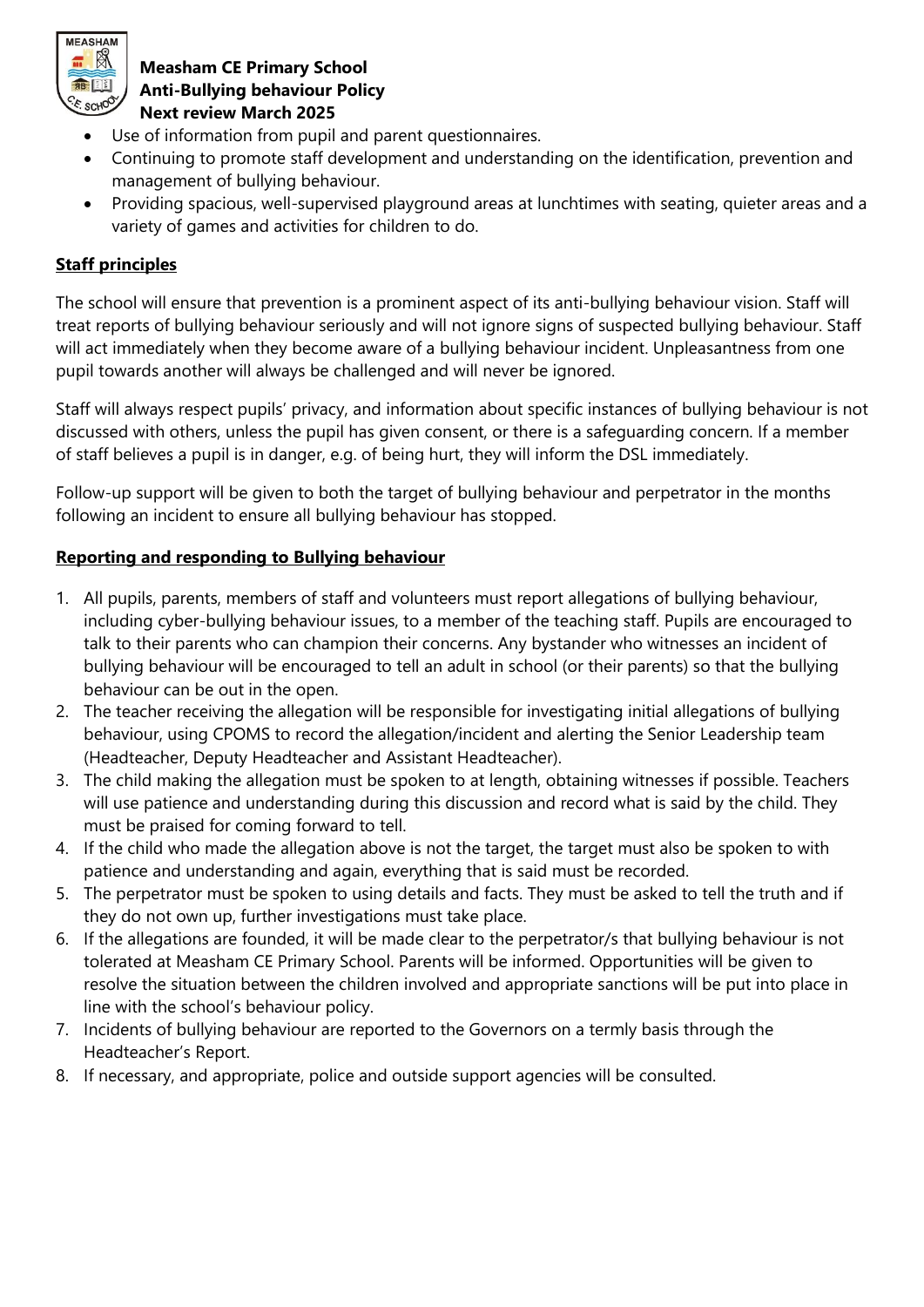

## **Reactive Strategies**

We aim to include the following in our response:

- Circle of friends
- Support groups
- Mediation by adults
- Mediation by peers
- LSA Mentor Support
- ELSA Support
- Social Skills groups

#### **Circle of friends**

A small number of pupils volunteer to form a circle of friends for a vulnerable pupil to help improve the pupil's level of inclusion and acceptance and to increase insight into his or her feelings and behaviour.

### **Support Groups**

The support group for a bullied pupil includes those involved in the bullying behaviour. The aim is to get the perpetrator to identify with the target and then to help resolve the problem. Mediation by members of staff can help establish ground rules between pupils who are being bullied and the pupils who are doing the bullying behaviour to help them co-exist in school.

### **LSA Mentor Support/ELSA Support**

This can cover:

- Making assertive statements
- Resisting manipulation and threats
- Dealing with name calling
- Staying calm in difficult situations
- Getting help from onlookers
- Boosting self esteem

#### **Outcomes**

### **1. Measures will be put in place to support the target of bullying behaviour.**

The target of bullying behaviour needs to feel safe. They will be listened to and assured that all adults in school will work to support them. If possible, meetings with the perpetrator and the target of bullying behaviour will be arranged with supervised discussions to achieve some reconciliation. Monitoring of any issues will continue. If required buddying/social groups or mentoring can be organised to support the target of bullying behaviour.

#### **2. Measures will be put in place to support the perpetrator.**

The perpetrator/s will be asked to genuinely apologise and will be spoken to at length about their behaviour and why it is unacceptable at Measham CE Primary School. Other consequences may include: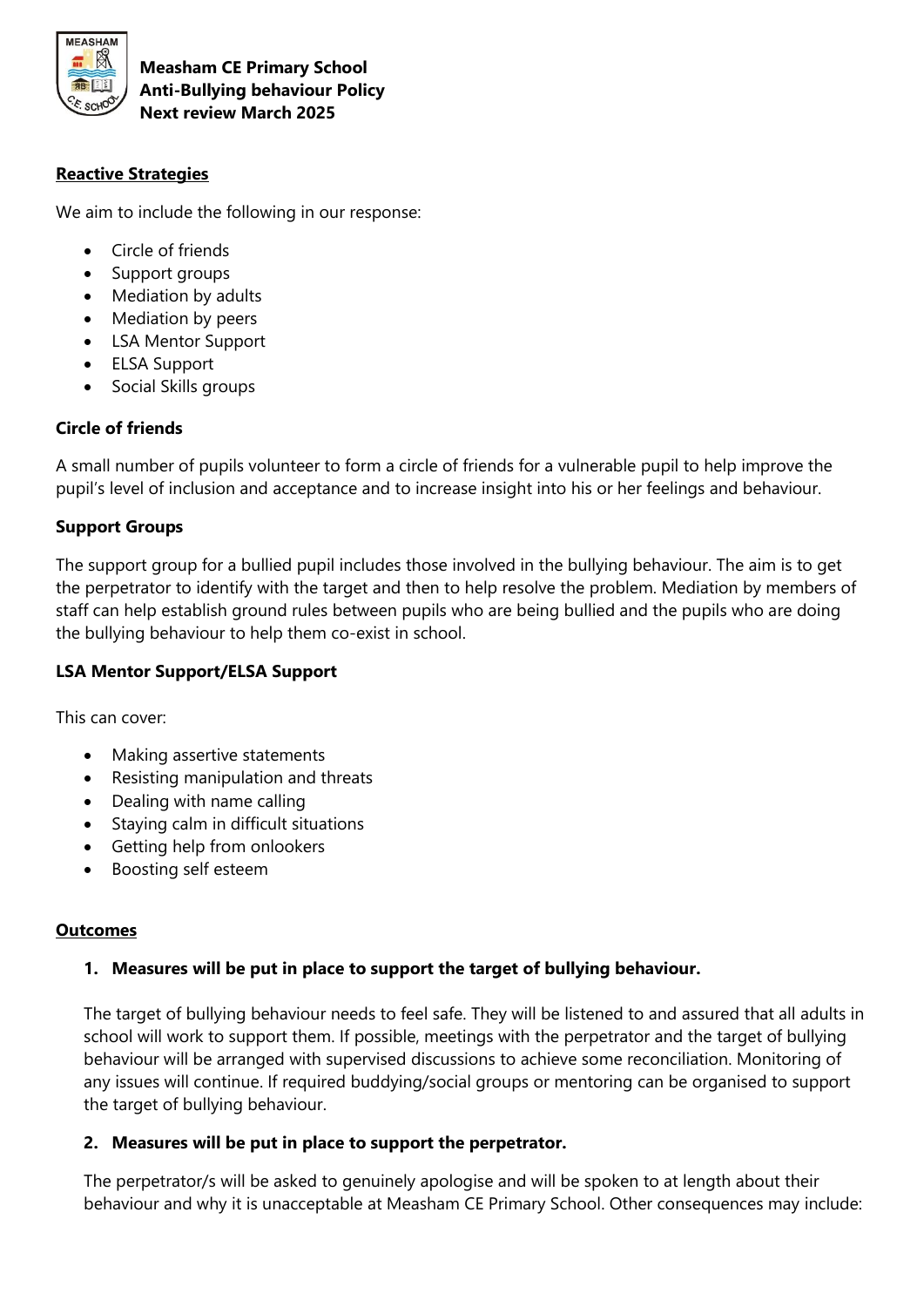

- Withdrawal from activities
- Loss of playtimes
- Suspension during lunch

As the behaviour of the perpetrator improves, previous sanctions can be removed and the child should be praised for a change in behaviour. Working with an appropriate adult in school may help to identify the cause of the bullying behaviour. Measures will be put in place to try and prevent the bullying behaviour taking place and to help the perpetrator/s change their behaviour. These measures may involve monitoring of the target of bullying behaviour and the perpetrator/s for a period of time, social groups for the target of bullying behaviour and the perpetrator/s if needed, behaviour targets for the perpetrator/s and any other specific measures required by individual situations.

## **3. In serious cases, fixed term suspension or permanent exclusion will be considered.**

## **The role of parents**

Parents/carers are crucial to supporting the schools Anti-Bullying Behaviour Policy. When, after discussion, we confirm a child has been demonstrating bullying behaviour we will contact the parents to discuss the issues. We will ask parents to:

- Talk to the child and explain that bullying behaviour is wrong and makes others unhappy.
- Show the child how to join in with others without bullying behaviour.
- Make an appointment to see the child's teacher as soon as possible, and explain the problem and discuss how the school and the parents together can stop the bullying behaviour.
- Talk to the child regularly about how things are going at school.
- Give the child lots of praise and encouragement when they are being kind and considerate to others.

From this, sanctions and outline plans will be agreed. We will follow up the child's behaviour and further bullying behaviour will result in fixed term suspension or permanent exclusion.

### **Cyberbullying behaviour**

Cyberbullying behaviour can take many forms and can go even further than face-to-face bullying behaviour by invading personal space and home life, and can target more than one person. It can also take place across age groups and target pupils, staff and others, and may take place inside school, within the wider community, at home or when travelling. It can sometimes draw bystanders into being accessories.

Cyberbullying behaviour can include the following:

- Threatening, intimidating or upsetting text messages
- Threatening or embarrassing pictures and video clips
- Disclosure of private sexual photographs or videos with the intent to cause distress
- Silent or abusive phone calls
- Using the victim's phone to harass others, to make them think the victim is responsible
- Threatening or bullying behaviour emails, possibly sent using a pseudonym or someone else's name
- Menacing or upsetting responses to someone in a chatroom
- Unpleasant messages sent via instant messaging
- Unpleasant or defamatory information posted to blogs, personal websites and social networking sites, e.g. Facebook, Instagram or Snapchat

The above list is not exhaustive, and cyberbullying behaviour may take other forms.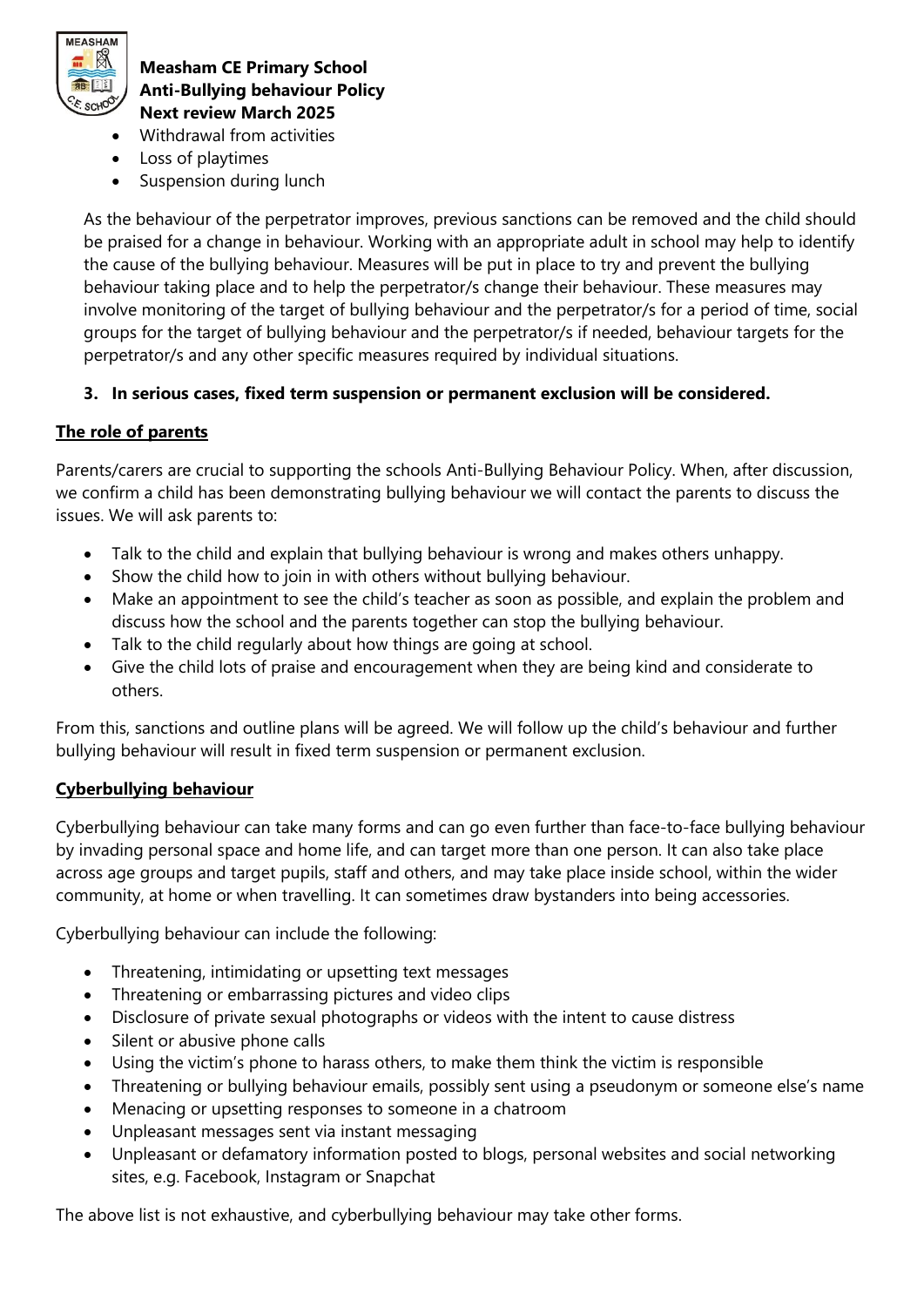

The school has a zero-tolerance approach to cyberbullying behaviour. The school views cyberbullying behaviour with the same severity as any other form of bullying behaviour and will follow the sanctions set out in this policy if they become aware of any incidents.

All members of staff will receive training on an annual basis on the signs of cyberbullying behaviour, in order to identify pupils who may be experiencing issues and intervene effectively.

Many of the signs of cyberbullying behaviour will be similar to those found in the 'Signs of bullying behaviour' section of this policy; however, staff will be alert to the following signs that may indicate a pupil is being cyberbullied:

- Avoiding use of the computer
- Being on their phone routinely
- Becoming agitated when receiving calls or text messages

## **Bullying behaviour outside of school**

Staff will remain aware that bullying behaviour can happen both in and outside of school, and will ensure that they understand how to respond to reports of bullying behaviour that occurred outside school in line with the Child Protection and Safeguarding Policy and the Peer-on-peer Abuse advice.

The Headteacher has a specific statutory power to discipline pupils for poor behaviour outside of the school premises. Section 89(5) of the Education and Inspections Act 2006 gives the Headteacher the power to regulate pupils' conduct when they are not on school premises, and therefore, not under the lawful charge of a school staff member.

Teachers have the power to discipline pupils for misbehaving outside of the school premises. This can relate to any bullying behaviour incidents occurring anywhere off the school premises, such as on school or public transport, outside the local shops, or in a town or village centre.

Where bullying behaviour outside school is reported to school staff, it will be investigated and acted upon. In all cases of misbehaviour or bullying behaviour, members of staff can only discipline the pupil on school premises, or elsewhere when the pupil is under the lawful control of the member of staff, e.g. on a school trip.

The Headteacher is responsible for determining whether it is appropriate to notify the police of the action taken against a pupil. If the misbehaviour could be of a criminal nature, or poses a serious threat to a member of the public, the police will be informed.

### **Reviewing the Policy**

This policy will be shared with staff, parents, governors and pupils and reviewed by all stakeholders on a 2 year cycle or sooner should the need arise.

# **Legal framework**

This policy has due regard to all relevant legislation and statutory guidance including, but not limited to, the following:

- Education and Inspections Act 2006
- Equality Act 2010
- Protection from Harassment Act 1997
- Malicious Communications Act 1988